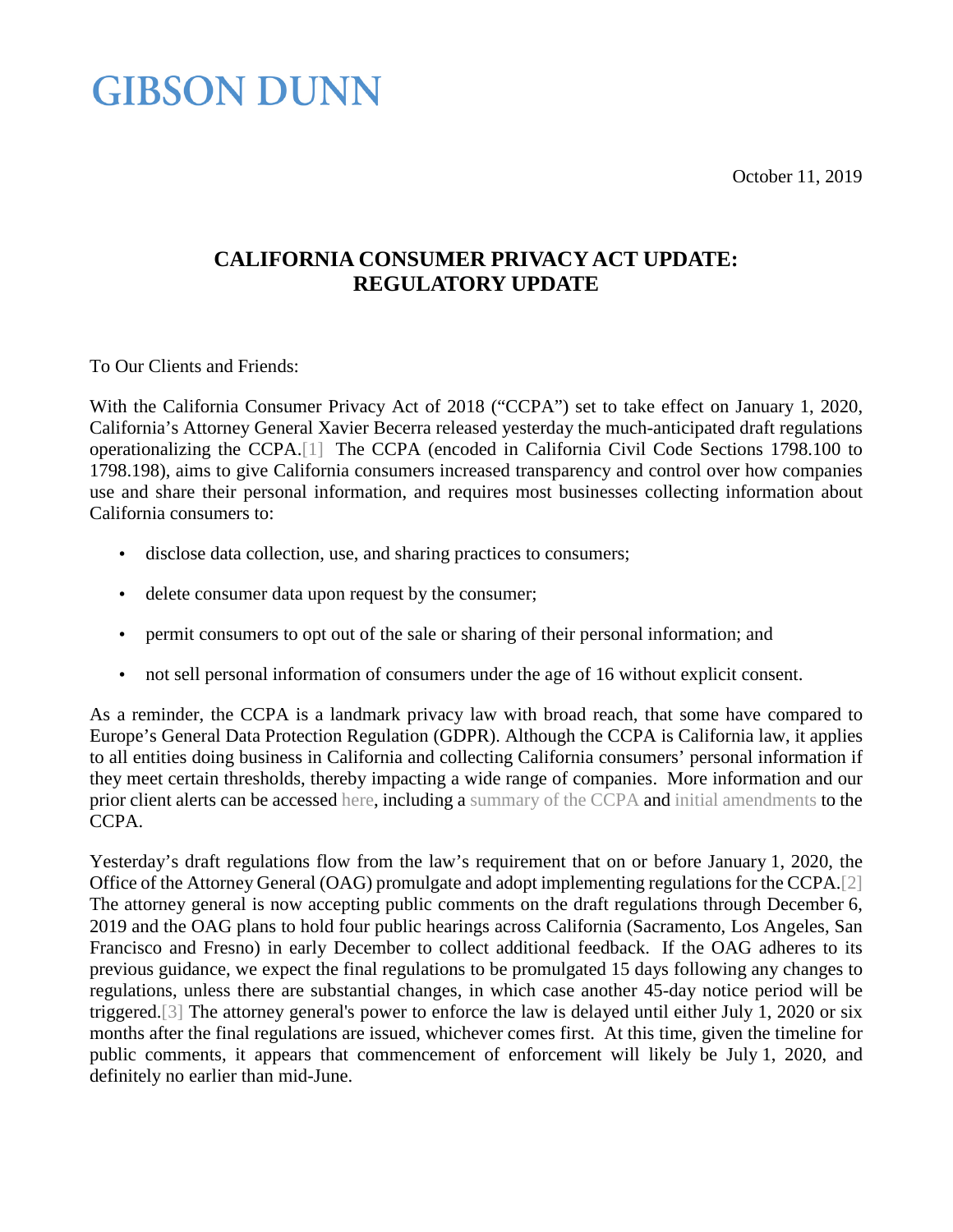To provide some context for the scope of the draft regulations, we briefly summarize below a number of the key requirements. However, this description is not exhaustive, and you should consult with your regular Gibson Dunn counsel to determine how these draft regulations may affect you and your company. As the public comment period is an important opportunity for companies handling consumer information to provide feedback on the draft regulations, please feel free to contact any of the Gibson Dunn attorneys listed below, all of whom would be happy to assist in the formulation of responses in advance of the December 6, 2019 deadline.

#### **Notice to be Provided to Consumers**

Keeping in tune with the theme of transparency to consumers, the draft regulations generally require any notices to be in "plain, straightforward language [that] avoid[s] technical or legal jargon," visible and readable (including on small screens), available in the languages in which the business provides information, and accessible to consumers with difficulties. Businesses should keep in mind that this emphasis on accessibility to consumers has been the backbone of both the CCPA and the regulations. Hence, it will be important for notices and policies to be drafted in plain language for a general audience. More specifically, the draft regulations describe in some detail how companies should go about notifying consumers of: (1) their data rights at the point of collection (including for brick-andmortar institutions, which had not expressly been considered by the text of the CCPA), (2) their ability to opt out of sale of personal information (the sample opt-out button or logo to be added in a modified version of the regulations [4]), (3) the financial incentive or price or service difference offered by allowing personal information to be used or sold, and (4) the business's privacy policy (which needs to be available in an additional format that allows a consumer to print it out as a separate document, and available in whatever form makes sense for the collection of information)[.\[5\]](#page-3-4)

### <span id="page-1-1"></span><span id="page-1-0"></span>**Process Requirements for Businesses and Consumers**

<span id="page-1-7"></span><span id="page-1-6"></span><span id="page-1-5"></span><span id="page-1-4"></span><span id="page-1-3"></span><span id="page-1-2"></span>The draft regulations further describe how businesses should procedurally handle consumer data requests, including requests to opt out of the sale of information and requests to delete information[.\[6\]](#page-3-5) The draft regulations also specify how businesses should go about verifying consumers' identities when they receive these data requests[.\[7\]](#page-3-6) Notably, the regulations add further requirements, including that businesses must keep records of consumer requests for 24 months, and if a business buys, receives for commercial purposes, sells, or shares for commercial purposes personal information of 4 million or more consumers, the business is required to compile certain metrics and disclose them in the business's privacy policy[.\[8\]](#page-3-7) In addition, the regulations require businesses to at least provide a placeholder response within 10 days to consumer requests, even though substantive responses are not due for 45 days (or 90 days from the date of the request, should an extension be taken within the initial 45 days)[.\[9\]](#page-3-8) Businesses are required to support at least two methods for submitting requests. This includes, at a minimum, a tollfree telephone number and, if the business operates a website, an interactive webform accessible through the website or mobile application[.\[10\]](#page-3-9) In other words, simply providing a contact email address in a privacy policy may not be sufficient (a webform will likely be required). Note, however, that the tollfree telephone number method may not be required if the pending legislation AB-1564 is signed into law[.\[11\]](#page-3-10) The draft regulations require a two-step process for opt-ins following a previous decision to opt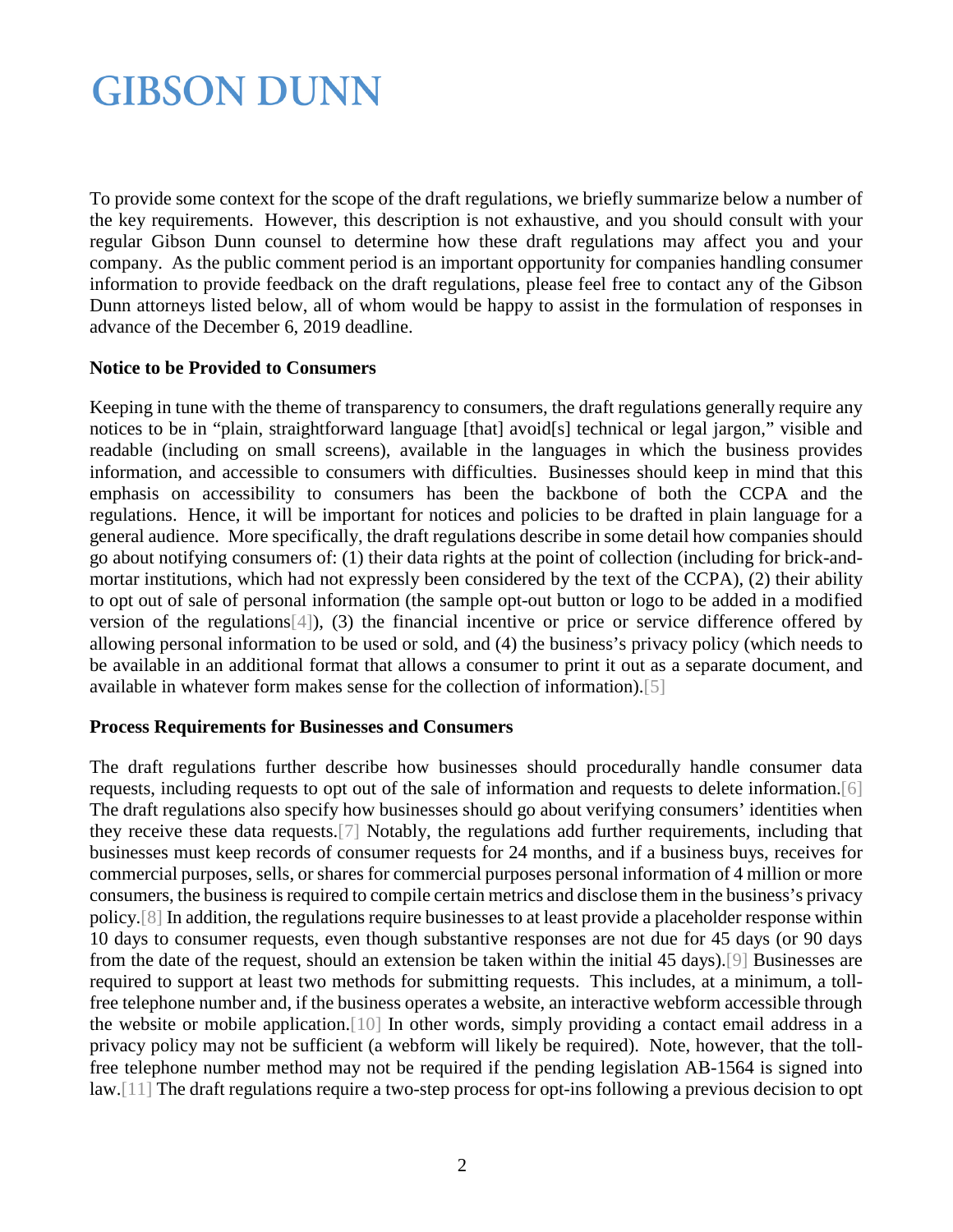out, and online requests to delete: first, a request submission, and next a separate confirmation (which could be a new email, form, click etc.)[.\[12\]](#page-3-11)

### **Collection of Information Only From Sources Other than the Consumer**

The draft regulations contain important information for businesses that obtain information from publicly available government sources and not directly from the consumers:

<span id="page-2-0"></span>A business that does not collect information directly from consumers *does not need to provide a notice at collection to the consumer, but before it can sell a consumer's personal information, it shall do either of the following*: (1) Contact the consumer directly to provide notice that the business sells personal information about the consumer and provide the consumer with a notice of right to opt-out in accordance with section 999.306; or (2) Contact the source of the personal information to: (a) Confirm that the source provided a notice at collection to the consumer in accordance with subsections a and b; and (b) Obtain signed attestations from the source describing how the source gave the notice at collection and including an example of the notice. Attestations shall be retained by the business for at least two years and made available to the consumer upon request[.\[13\]](#page-4-0)

<span id="page-2-1"></span>Interestingly, this seems to eliminate the need for data scrapers, or other businesses that are not obtaining information directly from the consumer, from providing notice at the time of collection from the consumer. However, the requirements for such businesses of providing notice or obtaining attestations when the data is sold may be burdensome. The draft regulations do not seem to anticipate obtaining information from non-government public sources, such as publicly available personal data from private websites on the Internet. Under those circumstances, it would seem that a business collecting from nongovernmental sources (including posted publicly by the consumers themselves on social media or other sites), and then selling such information (under the broad definition of sale), may have to obtain attestations from companies and websites that *host* the data, and with whom the business likely has no relationship at all. If these regulations go into effect unchanged (e.g., without some form of identified safe harbor), the requirements for attestations may have a significant impact on data brokers that collect data from Internet sources.

### **Clarification of the Non-discrimination Requirement**

<span id="page-2-2"></span>There had been some speculation regarding how CCPA's non-discrimination provision would be enforced (pursuant to Civil Code section 1798.125, a business is not allowed to treat a consumer differently because the consumer exercised a right conferred by the CCPA). The draft regulations, using examples, clarified that "a business may offer a price or service difference if it is reasonably related to the value of the consumer's data as that term is defined in section 999.337.["\[14\]](#page-4-1) In other words, a business may charge a higher price to consumers who choose not to share their personal data, so long as the price differential is reasonably related to the "value of the customer's data". Section 999.337 provides eight methods, one or more of which can be used to calculate this value.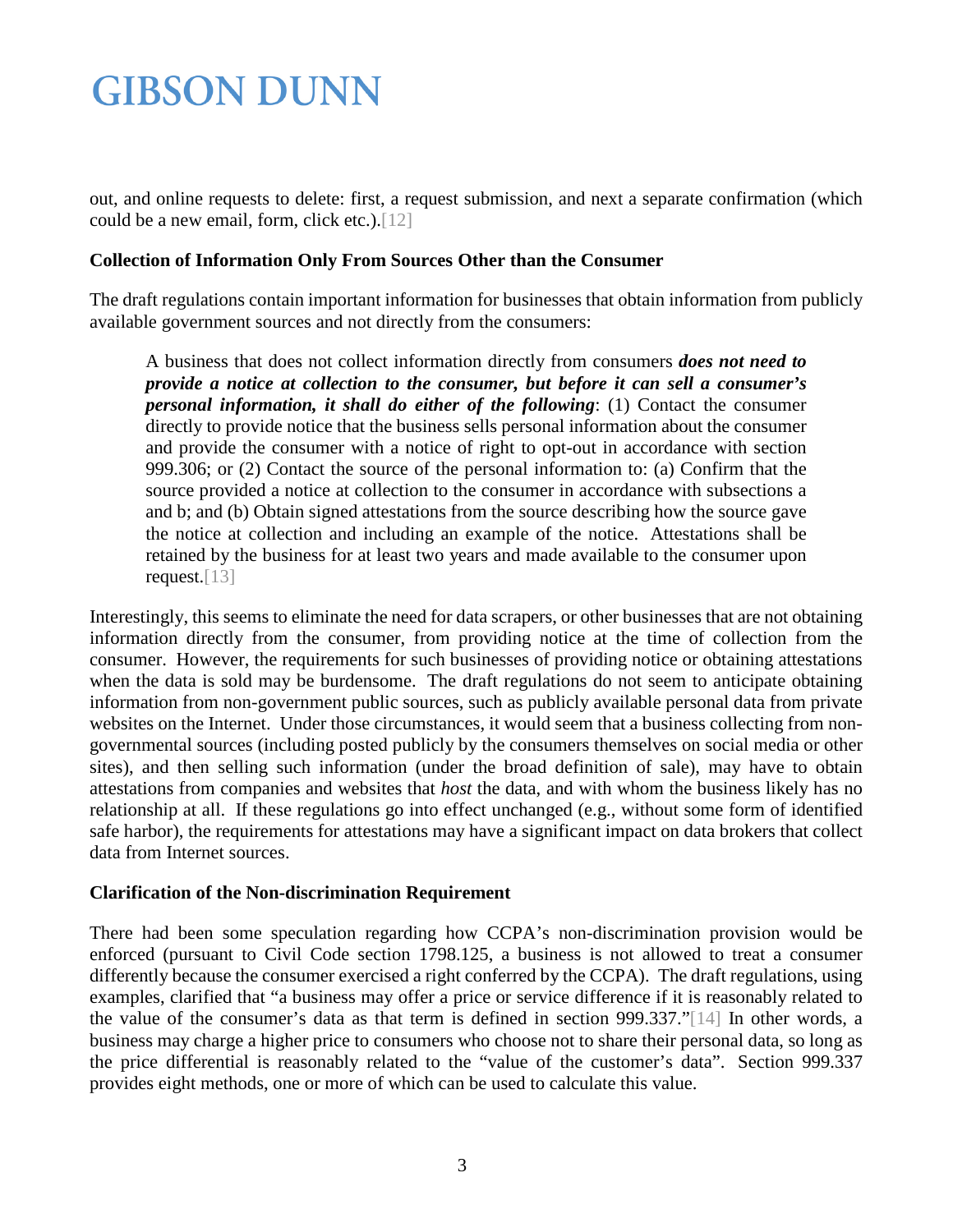### **Conclusion**

While the draft regulations have provided much-needed clarity to a number of process-related questions, several areas of uncertainty remain. Previously, the OAG had indicated that, in addition to what the regulations have addressed, they would also clarify or define (1) categories of personal information, (2) unique identifiers (things used to identify an entity connected to the internet), and (3) exceptions to the law (due to conflicts with state or federal laws, trade secrets, or other forms of intellectual property). However, the draft regulations do not appear to provide any significant guidance on such topics.

It is important to use the opportunity the OAG has provided for comments to weigh in on the issues that remain unclear. Companies currently undergoing compliance efforts for CCPA should continue to consider the additional insight gathered from these regulations, and we are available to assist with your inquiries as needed.

<span id="page-3-0"></span>\_\_\_\_\_\_\_\_\_\_\_\_\_\_\_\_\_\_\_\_\_\_\_\_\_\_\_

- [\[3\]](#page-0-2) *See* <https://oag.ca.gov/sites/all/files/agweb/pdfs/privacy/ccpa-public-forum-ppt.pdf>
- <span id="page-3-3"></span>[\[4\]](#page-1-0) Draft Regulations §999.306 (e).
- <span id="page-3-4"></span>[\[5\]](#page-1-1) *See* Draft Regulations §999.305 (a)(2), §999.306 (a)(2), §999.307 (a)(2), §999.308 (a)(2).
- <span id="page-3-5"></span>[\[6\]](#page-1-2) Draft Regulations §§ 999.312-315.
- <span id="page-3-6"></span>[\[7\]](#page-1-3) Draft Regulations § 999.323.
- <span id="page-3-7"></span>[\[8\]](#page-1-4) Draft Regulations § 999.317.
- <span id="page-3-9"></span><span id="page-3-8"></span>[\[9\]](#page-1-5) Draft Regulations § 999.313.
- [\[10\]](#page-1-6) Draft Regulations § 999.312.
- <span id="page-3-10"></span>[\[11\]](#page-1-7) AB-1564 is presently on Governor Newsom's desk, awaiting final approval.
- <span id="page-3-11"></span>[\[12\]](#page-2-0) Draft Regulations § 999.312(d), § 999.312(a).

[<sup>\[1\]</sup>](#page-0-0) Press Release, *Attorney General Becerra Publicly Releases Proposed Regulations under the California Consumer Privacy Act* (October 10, 2019), *available at* [https://oag.ca.gov/news/press](https://oag.ca.gov/news/press-releases/attorney-general-becerra-publicly-releases-proposed-regulations-under-california)[releases/attorney-general-becerra-publicly-releases-proposed-regulations-under-california.](https://oag.ca.gov/news/press-releases/attorney-general-becerra-publicly-releases-proposed-regulations-under-california) The entire text of the draft regulations is available at [https://oag.ca.gov/sites/all/files/agweb/pdfs/privacy/ccpa](https://oag.ca.gov/sites/all/files/agweb/pdfs/privacy/ccpa-proposed-regs.pdf)[proposed-regs.pdf.](https://oag.ca.gov/sites/all/files/agweb/pdfs/privacy/ccpa-proposed-regs.pdf)

<span id="page-3-2"></span><span id="page-3-1"></span>[<sup>\[2\]</sup>](#page-0-1) Cal. Civ. Code § 1798.185(a)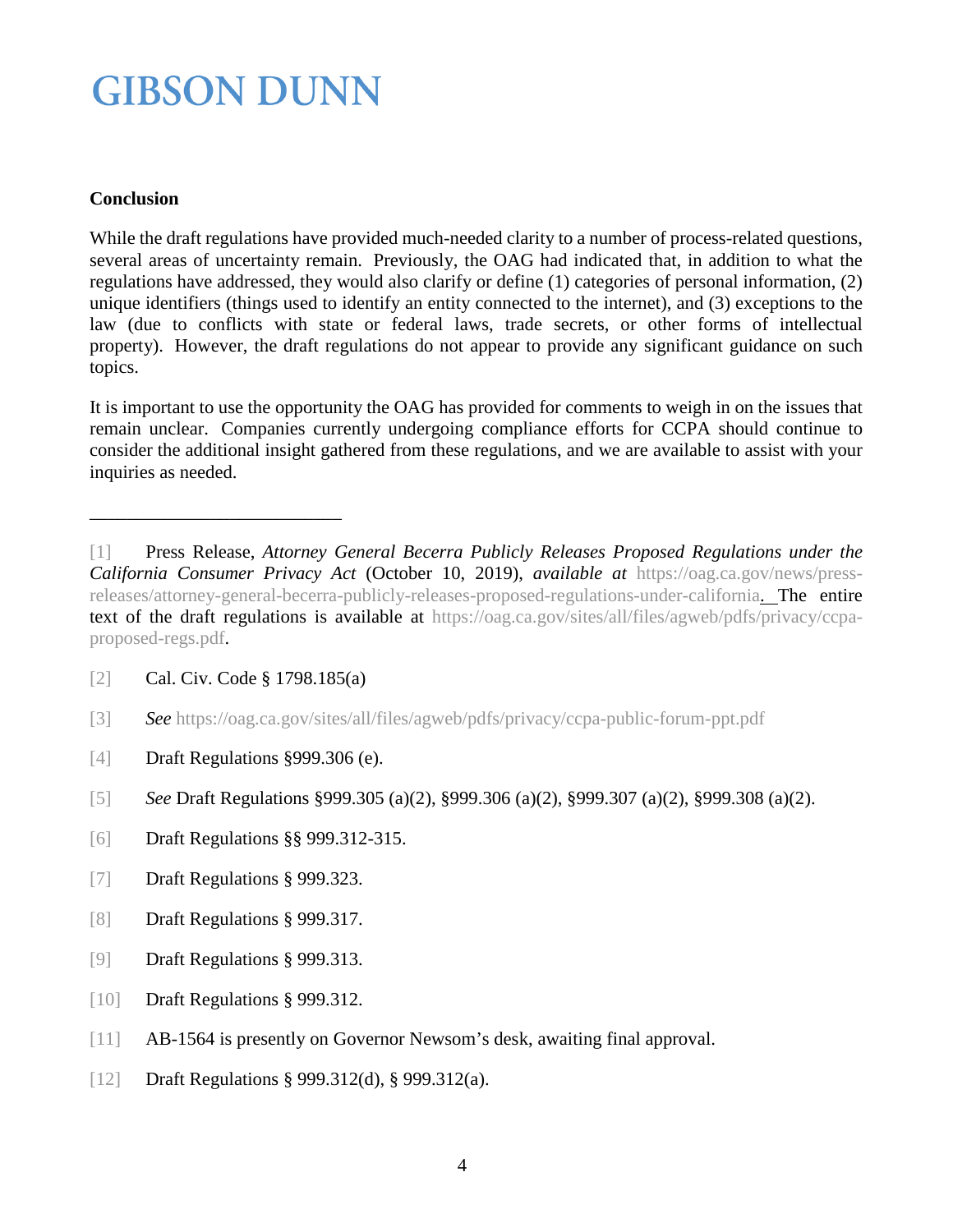- <span id="page-4-1"></span><span id="page-4-0"></span>[\[13\]](#page-2-1) Draft Regulations § 999.305(d) (emphasis added).
- [\[14\]](#page-2-2) Draft Regulations § 999.336.

#### 86 T 86 T 8

*The following Gibson Dunn lawyers assisted in the preparation of this client update: Alex Southwell, Mark Lyon, Cassandra Gaedt-Sheckter, Arjun Rangrajan and Tony Bedel.*

*Gibson Dunn's lawyers are available to assist in addressing any questions you may have regarding these developments. Please contact the Gibson Dunn lawyer with whom you usually work, or any member of the firm's California Consumer Privacy Act Task Force or its [Privacy, Cybersecurity and](https://www.gibsondunn.com/practice/privacy-cybersecurity-and-consumer-protection/)  [Consumer Protection](https://www.gibsondunn.com/practice/privacy-cybersecurity-and-consumer-protection/) practice group:*

#### *California Consumer Privacy Act Task Force:*

*[Ryan T. Bergsieker](https://www.gibsondunn.com/lawyer/bergsieker-ryan-t/) - Denver (+1 303-298-5774, [rbergsieker@gibsondunn.com\)](mailto:rbergsieker@gibsondunn.com) [Cassandra L. Gaedt-Sheckter](https://www.gibsondunn.com/lawyer/gaedt-sheckter-cassandra-l/) - Palo Alto (+1 650-849-5203, [cgaedt-sheckter@gibsondunn.com\)](mailto:cgaedt-sheckter@gibsondunn.com) [Joshua A. Jessen](https://www.gibsondunn.com/lawyer/jessen-joshua-a/) - Orange County/Palo Alto (+1 949-451-4114/+1 650-849-5375, [jjessen@gibsondunn.com\)](mailto:jjessen@gibsondunn.com) [H. Mark Lyon](https://www.gibsondunn.com/lawyer/lyon-h-mark/) - Palo Alto (+1 650-849-5307, [mlyon@gibsondunn.com\)](mailto:mlyon@gibsondunn.com) [Arjun Rangrajan](https://www.gibsondunn.com/lawyer/rangarajan-arjun/) - Palo Alto (+1 650-849-5398, [arangarajan@gibsondunn.com\)](mailto:arangarajan@gibsondunn.com) [Alexander H. Southwell](https://www.gibsondunn.com/lawyer/southwell-alexander-h/) - New York (+1 212-351-3981, [asouthwell@gibsondunn.com\)](mailto:asouthwell@gibsondunn.com) [Deborah L. Stein](https://www.gibsondunn.com/lawyer/stein-deborah-l/) (+1 213-229-7164, [dstein@gibsondunn.com\)](mailto:dstein@gibsondunn.com) [Eric D. Vandevelde](https://www.gibsondunn.com/lawyer/vandevelde-eric-d/) - Los Angeles (+1 213-229-7186, [evandevelde@gibsondunn.com\)](mailto:evandevelde@gibsondunn.com) [Benjamin B. Wagner](https://www.gibsondunn.com/lawyer/wagner-benjamin/) - Palo Alto (+1 650-849-5395, [bwagner@gibsondunn.com\)](mailto:bwagner@gibsondunn.com)*

*Please also feel free to contact any member of the [Privacy, Cybersecurity and Consumer Protection](https://www.gibsondunn.com/practice/privacy-cybersecurity-and-consumer-protection/)  practice group:*

#### *United States*

*[Alexander H. Southwell](https://www.gibsondunn.com/lawyer/southwell-alexander-h/) - Co-Chair, PCCP Practice, New York (+1 212-351-3981, [asouthwell@gibsondunn.com\)](mailto:asouthwell@gibsondunn.com)*

*[M. Sean Royall](https://www.gibsondunn.com/lawyer/royall-m-sean/) - Dallas (+1 214-698-3256, [sroyall@gibsondunn.com\)](mailto:sroyall@gibsondunn.com) [Debra Wong Yang](https://www.gibsondunn.com/lawyer/yang-debra-wong/) - Los Angeles (+1 213-229-7472, [dwongyang@gibsondunn.com\)](mailto:dwongyang@gibsondunn.com) [Olivia Adendorff](https://www.gibsondunn.com/lawyer/adendorff-olivia/) - Dallas (+1 214-698-3159, [oadendorff@gibsondunn.com\)](mailto:oadendorff@gibsondunn.com) [Matthew Benjamin](https://www.gibsondunn.com/lawyer/benjamin-matthew/) - New York (+1 212-351-4079, [mbenjamin@gibsondunn.com\)](mailto:mbenjamin@gibsondunn.com) [Ryan T. Bergsieker](https://www.gibsondunn.com/lawyer/bergsieker-ryan-t/) - Denver (+1 303-298-5774, [rbergsieker@gibsondunn.com\)](mailto:rbergsieker@gibsondunn.com) [Richard H. Cunningham](https://www.gibsondunn.com/lawyer/cunningham-richard-h/) - Denver (+1 303-298-5752, [rhcunningham@gibsondunn.com\)](mailto:rhcunningham@gibsondunn.com) [Howard S. Hogan](https://www.gibsondunn.com/lawyer/hogan-howard-s/) - Washington, D.C. (+1 202-887-3640, [hhogan@gibsondunn.com\)](mailto:hhogan@gibsondunn.com) [Joshua A. Jessen](https://www.gibsondunn.com/lawyer/jessen-joshua-a/) - Orange County/Palo Alto (+1 949-451-4114/+1 650-849-5375, [jjessen@gibsondunn.com\)](mailto:jjessen@gibsondunn.com) [Kristin A. Linsley](https://www.gibsondunn.com/lawyer/linsley-kristin-a/) - San Francisco (+1 415-393-8395, [klinsley@gibsondunn.com\)](mailto:klinsley@gibsondunn.com) [H. Mark Lyon](https://www.gibsondunn.com/lawyer/lyon-h-mark/) - Palo Alto (+1 650-849-5307, [mlyon@gibsondunn.com\)](mailto:mlyon@gibsondunn.com)*